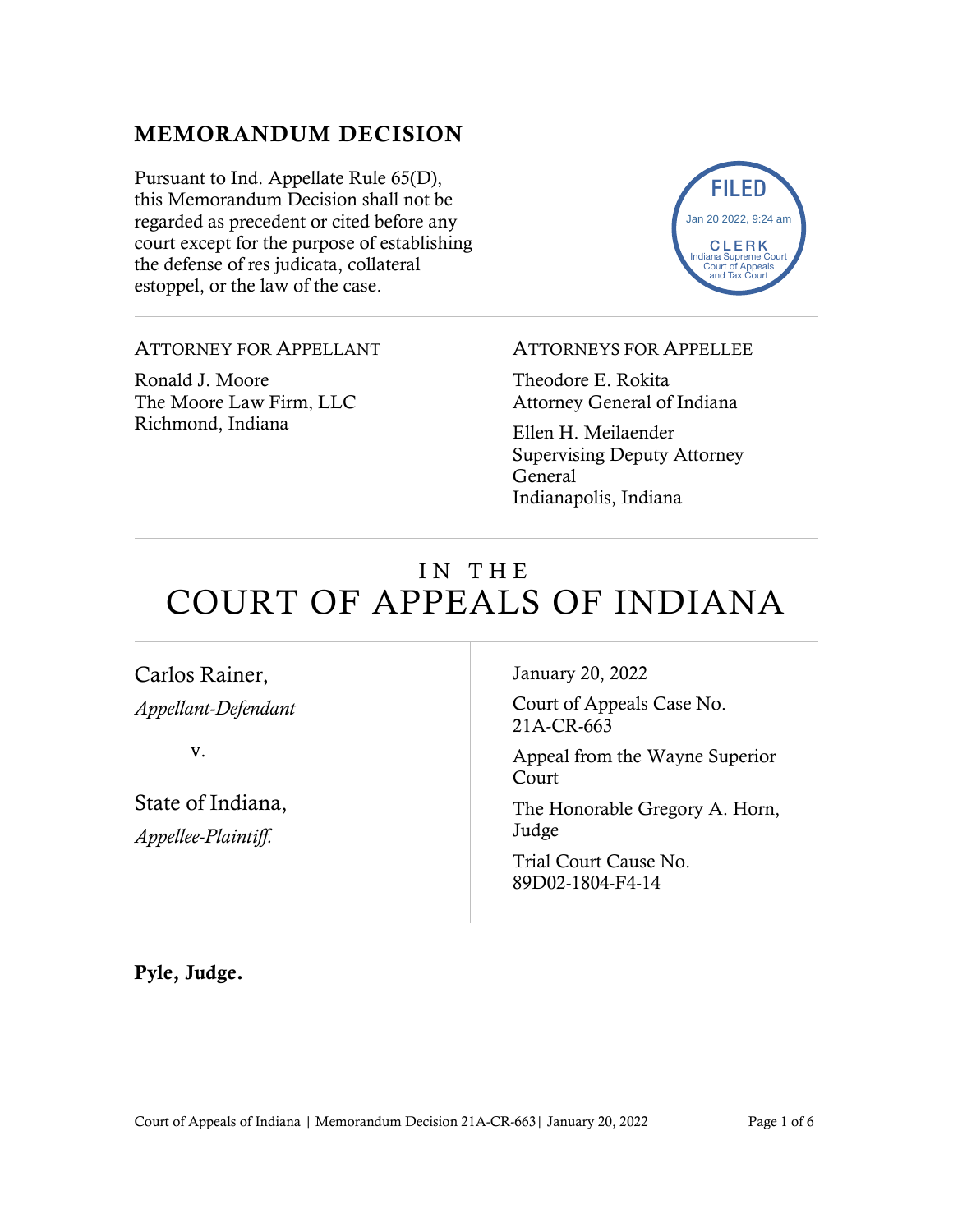# Statement of the Case

- [1] After a jury convicted Carlos Rainer ("Rainer") of two counts of Level 4 felony dealing in a narcotic drug, 1 the trial court sentenced him to an aggregate sentence of six (6) years in the Department of Correction ("the DOC"). On appeal, Rainer argues that his sentence is inappropriate. Concluding that Rainer has failed to show that his sentence is inappropriate, we affirm the sentence.
- [2] We affirm.

## Issue

Whether Rainer's sentence is inappropriate.

## Facts

[3] On October 24, 2017, Rainer sold a confidential informant 1.49 grams of heroin laced with fentanyl in a controlled buy. The following day, October 25, 2017, Rainer sold the same confidential informant .17 gram of heroin laced with fentanyl and .15 gram of methamphetamine. This second transaction occurred within 500 feet of a church childcare program while young children were on the premises.

 $1$  Ind. Code § 35-48-4-1.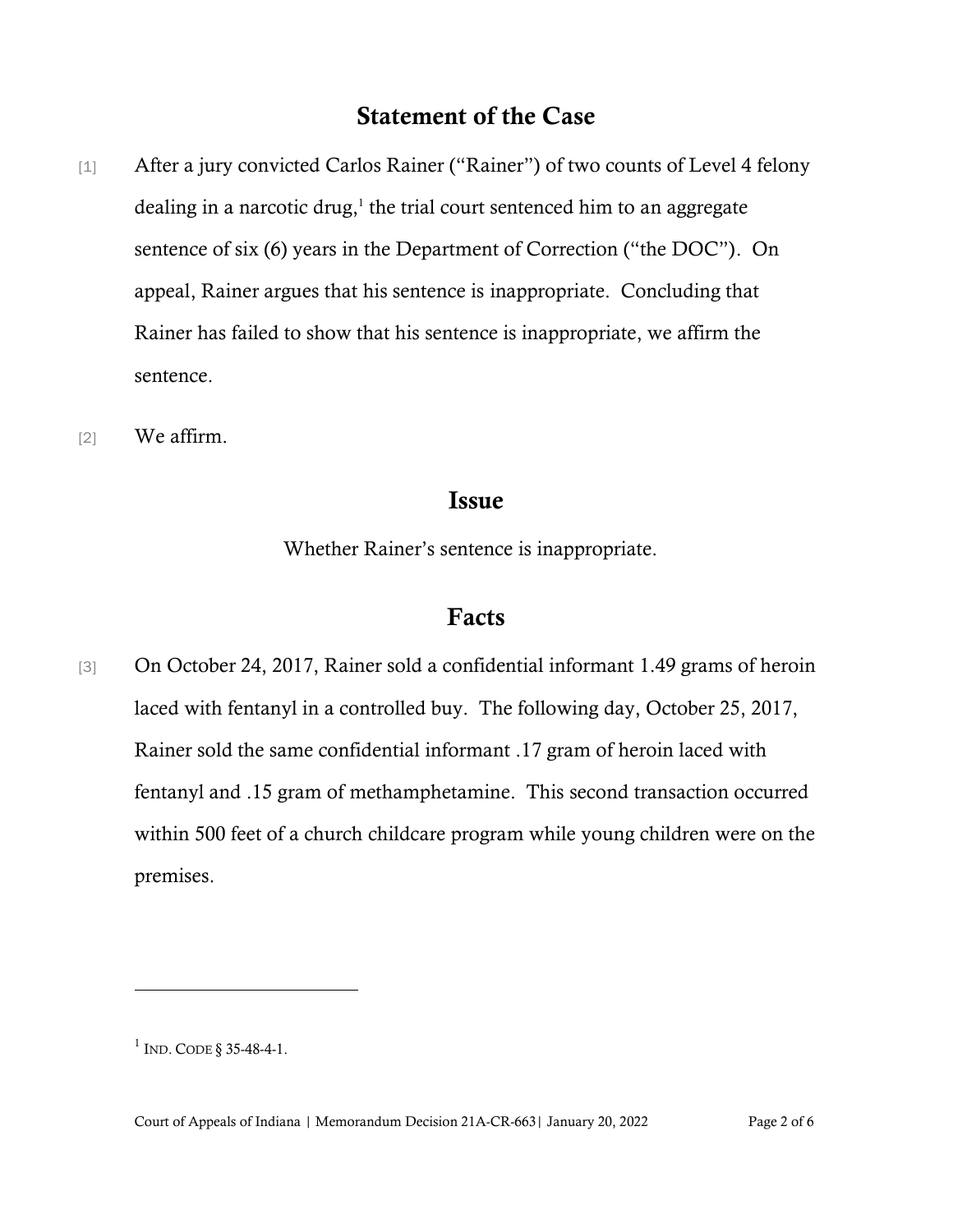- [4] In April 2018, the State charged Rainer with two counts of Level 4 felony dealing in a narcotic drug for his two sales of fentanyl-laced heroin to the confidential informant.<sup>2</sup> At a two-day trial in December 2020, the jury heard the evidence as set forth above. Also at trial, the confidential informant testified that Rainer was her "dealer" and that she had bought drugs from him "[m]ultiple times" in the past. (Tr. Vol. 2 at 194). After hearing the evidence, the jury convicted Rainer of both counts.
- [5] At the April 2021 sentencing hearing, Rainer asked the trial court to consider sentencing him to home detention. Thereafter, the trial court reviewed Rainer's criminal history as included in his pre-sentence investigation report. Specifically, Rainer's criminal history includes a 1994 Class B felony conviction for attempted robbery and three 1994 misdemeanor convictions for a minor consuming an alcoholic beverage and contributing to the delinquency of a minor. Rainer also has a 2000 conviction for Class C misdemeanor operating a motor vehicle while never licensed. In addition, at the time of the sentencing hearing, Rainer had pending charges for committing Level 5 felony dealing in cocaine in 2016 and Level 5 felony contributing to the delinquency of a minor in 2018.
- [6] At the end of the sentencing hearing, the trial court found Rainer's criminal history to be a nominal and minimal aggravating circumstance based upon the

 $2^2$  The State did not charge Rainer with the sale of the methamphetamine.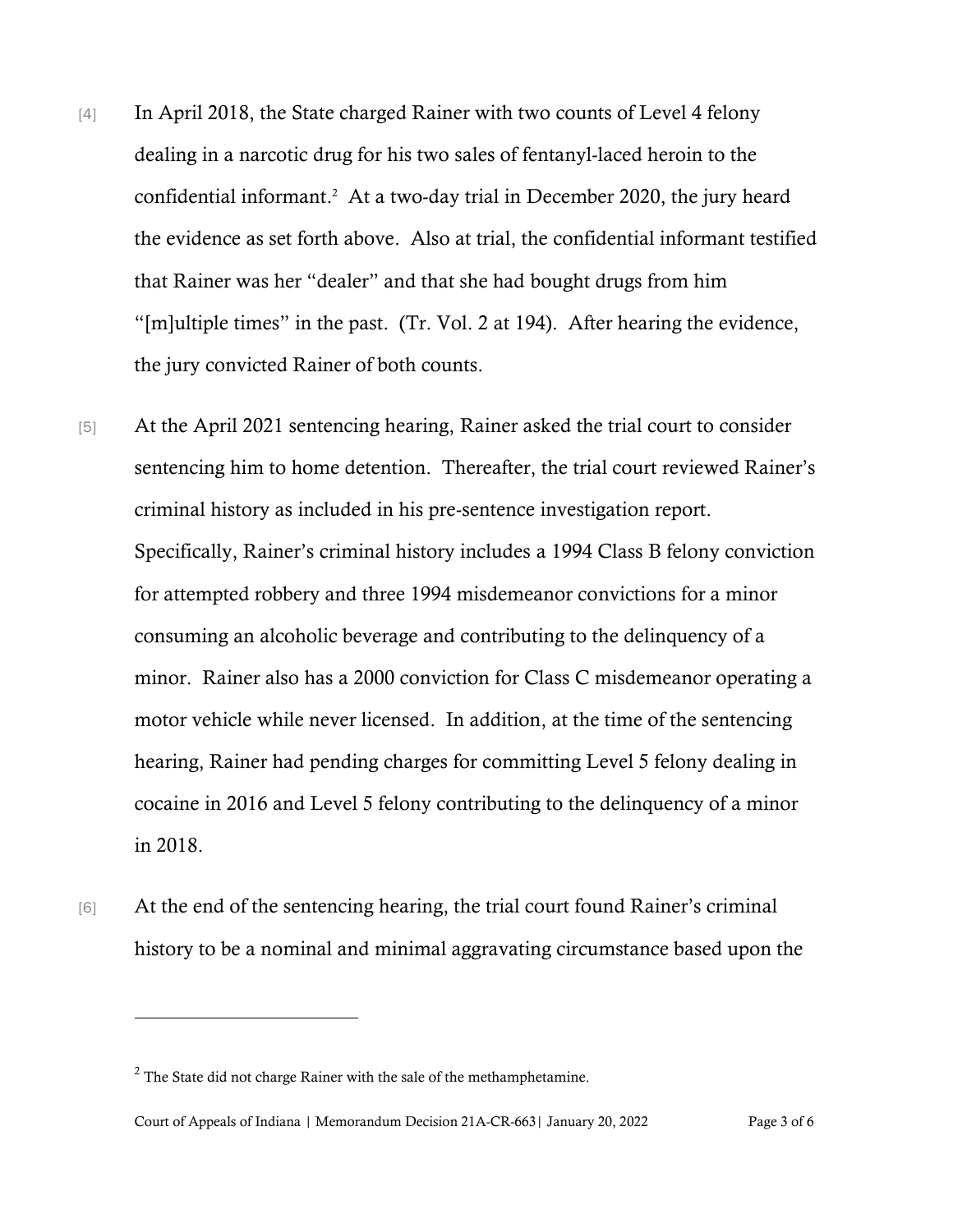remoteness in time of the convictions. The trial court found no mitigating factors and concluded that concurrent advisory sentences were proper. In addition, the trial court declined Rainer's request to place him on home detention based upon the nature of the two felony drug convictions. Accordingly, the trial court sentenced Rainer to six (6) years for each conviction and ordered the two sentences to run concurrently with each other for an aggregate six-year sentence in the DOC.

[7] Rainer now appeals his sentence.

## Decision

- [8] Rainer argues that his sentence is inappropriate. He does not challenge the duration of his sentence. Rather, he challenges the trial court's sentencing decision regarding his placement in the DOC. Rainer specifically "requests a downward departure from the trial court's sentence by suspending the sentence to transition from incarceration to home detention and then to probation." (Rainer's Br. 7).
- [9] Indiana Appellate Rule 7(B) provides that we may revise a sentence authorized by statute if, after due consideration of the trial court's decision, we find that the sentence is inappropriate in light of the nature of the offense and the character of the offender. The defendant bears the burden of persuading this Court that his sentence is inappropriate. *Childress v. State*, 848 N.E.2d 1073, 1080 (Ind. 2006). The principal role of a Rule 7(B) review "should be to attempt to leaven the outliers, and identify some guiding principles for trial courts and those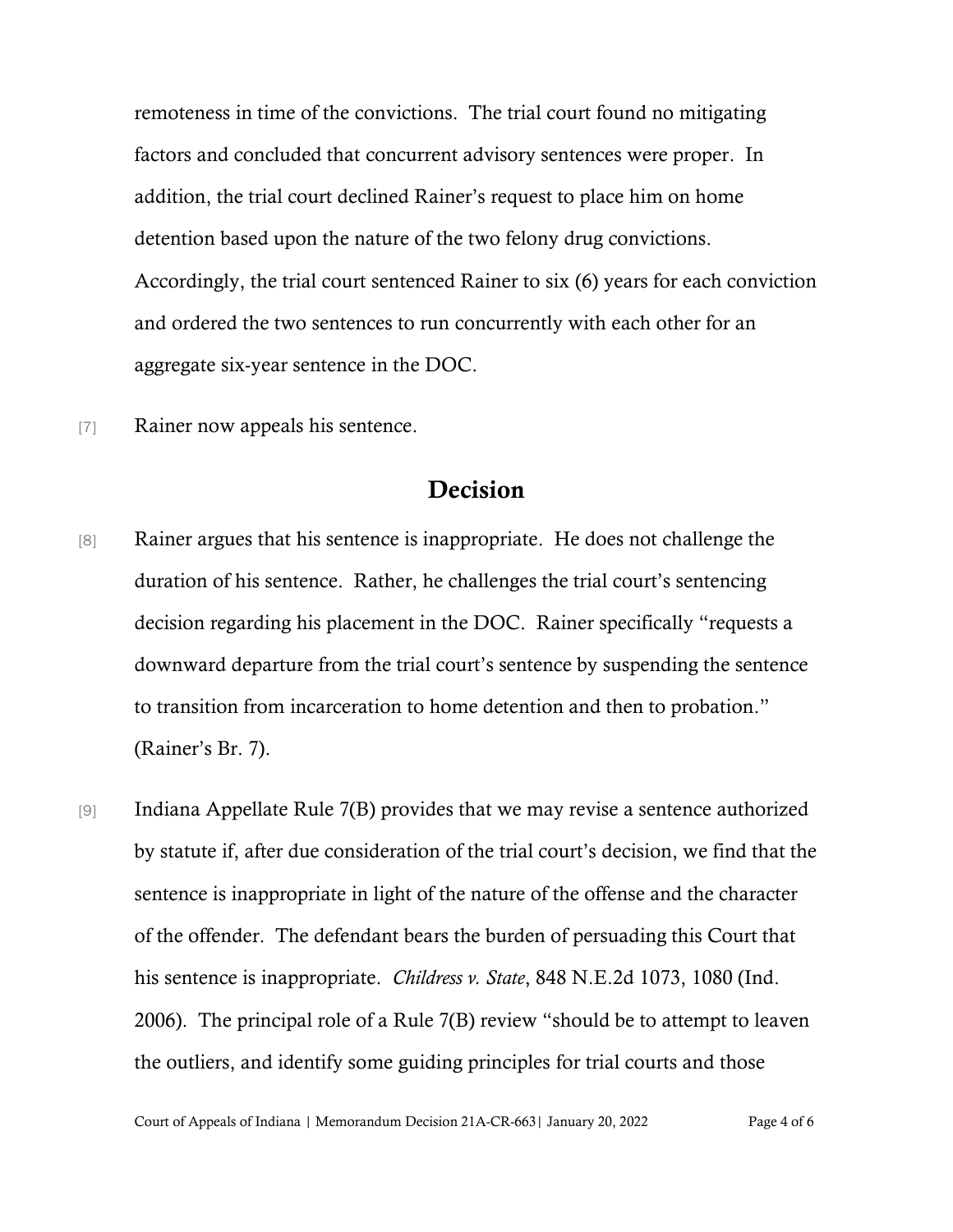charged with improvement of the sentencing statutes, but not to achieve a perceived 'correct' result in each case." *Cardwell v. State*, 895 N.E.2d 1219, 1225 (Ind. 2008).

- [10] When determining whether a sentence is inappropriate, the advisory sentence is the starting point the legislature has selected as an appropriate sentence for the crime committed. *Childress*, 848 N.E.2d at 1081. Here, Rainer was convicted of two Level 4 felonies. The sentencing range for a Level 4 felony is two (2) to twelve (12) years, and the advisory sentence is six (6) years. IND. CODE  $\S 35$ -50-2-5.5. The trial court sentenced Rainer to the six-year advisory sentence for each Level 4 felony conviction. The trial court further ordered the sentences to run concurrently with each other, for an aggregate sentence of six years in the DOC.
- [11] The location where a sentence is to be served is an appropriate focus for our review and revise authority under Appellate Rule 7(B). *Biddinger v. State*, 868 N.E.2d 407, 414 (Ind. 2007). However, this Court has previously explained that it will be "quite difficult" for a defendant to prevail on a claim that his sentence is inappropriate. *Fonner v. State*, 876 N.E.2d 340, 343 (Ind. Ct. App. 2007). This is because "the question under Appellate Rule 7(B) is not whether another sentence is *more* appropriate; rather, the question is whether the sentence imposed is inappropriate." *Id.* at 344 (emphasis in original). A defendant challenging the placement of a sentence must convince us that the given placement is itself inappropriate. *Id*.

Court of Appeals of Indiana | Memorandum Decision 21A-CR-663| January 20, 2022 Page 5 of 6